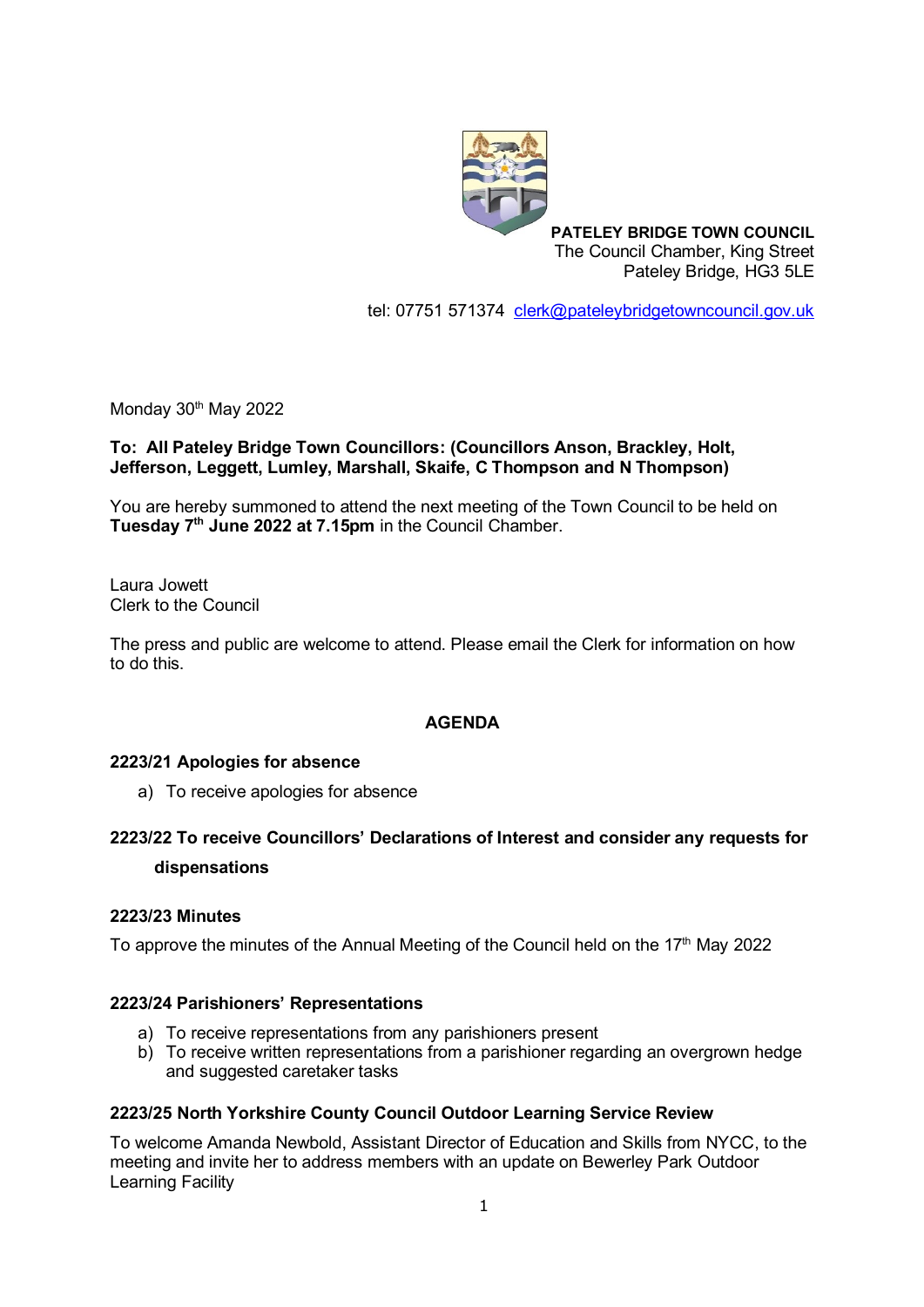# **2223/26 Matters Arising**

a) To receive the Clerk's report

# **2223/27 County Matters**

a) To receive a report

### **2223/28 District Matters**

a) To receive a report

# **2223/29 Planning Matters**

a) Applications to Harrogate Borough Council

To consider:

|                | Application no | <b>Address</b>                                                                                                   | <b>Details</b>                                                                                                                                                                                                                                                                                                                                                        |
|----------------|----------------|------------------------------------------------------------------------------------------------------------------|-----------------------------------------------------------------------------------------------------------------------------------------------------------------------------------------------------------------------------------------------------------------------------------------------------------------------------------------------------------------------|
| $\overline{1}$ | 22/01695/FUL   | Blazefield Caravan Park, Blazefield,<br>Harrogate, North Yorkshire, HG3<br>5NG                                   | Erection of storage building to<br>store tools/machinery for<br><b>Blazefield Caravan</b>                                                                                                                                                                                                                                                                             |
| $\overline{2}$ | 22/01889/FUL   | Ivy Cottage, Wilsill, Harrogate, North<br>Yorkshire, HG3 5EB                                                     | Demolition of existing lean-to<br>structure on existing garage and<br>erection of replacement<br>extension. Part conversion of<br>garage to form ancillary living<br>accomodation and installation of<br>solar panels.                                                                                                                                                |
| 3              | 22/01616/FUL   | Rocks Cottage, Brimham Rocks<br>Farm, Brimham Moor Road,<br>Summerbridge, Harrogate, North<br>Yorkshire, HG3 4BF | Erection of 1no timber holiday<br>cottage.                                                                                                                                                                                                                                                                                                                            |
| $\overline{4}$ | 22/01893/COU   | Unit 2 Glasshouses Mill,<br>Glasshouses, North Yorkshire                                                         | Change of use of Unit 2 Lower<br>Ground Floor Shop/Cafe (use<br>class E) to Offices (use class E).                                                                                                                                                                                                                                                                    |
| 5              | 22/01163/FUL   | Cragg Hall Wilsill Methodist Chapel<br>To Wysing House, Wilsill, North<br>Yorkshire, HG3 5EE                     | Conversion of garage to form<br>additional living accommodation,<br>proposed single storey link<br>extensions and a link detached<br>garage                                                                                                                                                                                                                           |
| 6              | 22/02050/TPO   | Land Comprising Woodland At<br>416252 466359, Wath Lane,<br>Pateley Bridge,<br>North Yorkshire                   | Works to 2 no. Sycamore<br>(T1 and T2) of Tree<br>Preservation Order No. 01/1970<br>A11 T1 - reduce<br>branch spread on southern<br>canopy extending over barn<br>roof by 2 meters (to leave 6<br>meters radial crown spread).<br>T2- reduce branch spread<br>on eastern canopy<br>extending over barn roof by<br>2 meters (to leave 6 meters<br>radial crown spread) |

b) Decisions by Harrogate Borough Council To note: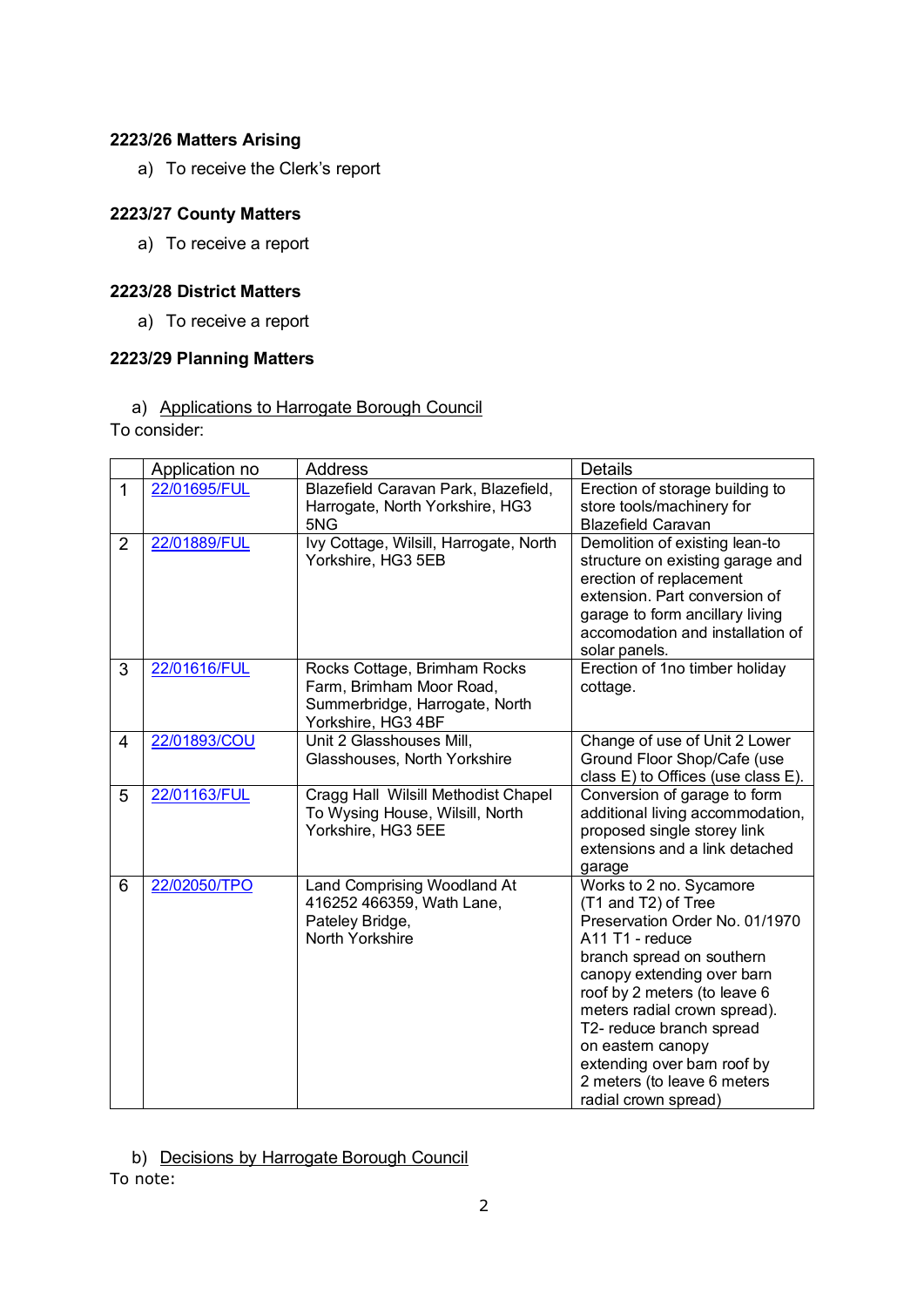|   | Application<br>number | <b>Address</b>                                                             | Details                                                                                                                            | <b>HBC</b> decision                  |
|---|-----------------------|----------------------------------------------------------------------------|------------------------------------------------------------------------------------------------------------------------------------|--------------------------------------|
|   | 22/00624/FUL          | 18 Lupton Close,<br>Glasshouses, Harrogate,<br>North Yorkshire, HG3<br>5QX | Re roofing rear extension<br>to form pitched roof &<br>Alterations to front Garden<br>to from 2no off street car<br>parking spaces | Approved<br>subject to<br>conditions |
| 2 | 22/00629/FUL          | Kiln Hill Cottage,<br>Blazefield Bank,<br>Blazefield, North<br>Yorkshire   | Erection of 1no dwelling<br>(revised scheme)                                                                                       | Approved<br>subject to<br>conditions |
| 3 | 22/01413/FUL          | Kiln House, Wilsill,<br>Harrogate, North<br>Yorkshire, HG3 5EE             | Erection of replacement<br>garage with small home<br>office in loftspace -<br><b>Revised Scheme</b>                                | Approved<br>subject to<br>conditions |

- c) Enforcement matters
	- i. 22/00170/PR15 Alleged painting of stonework surrounding door and windows on listed building at 37 High Street Pateley Bridge Harrogate North Yorkshire HG3 5JZ
- d) Appeals:
- e) Other: Glasshouses Mill S106 To receive a response from Harrogate Borough Council's S106 and CIL Delivery Officer

# **2223/30 Play Area**

a) To receive a verbal report on the playground and consider any action required

#### **2223/31 Minutes/ Reports from Committees**

- a) To receive the draft minutes of the Joint Liaison Committee meeting held on Tuesday 3 rd May
- b) To receive the draft minutes of the Human Resources Committee meeting held on Wednesday 18<sup>th</sup> May
- c) To receive the draft minutes of the Mayor's Fund Committee meeting held on Wednesday 18<sup>th</sup> May
- d) To receive the draft minutes of the Human Resources Committee meeting held on Tuesday 24<sup>th</sup> May

#### **2223/32 Council Business**

- a) Caretaker Tasks for April
- b) To receive information, and a quote, for tree lighting on the Recreation Ground
- c) To receive feedback from the surgery held on the  $21<sup>st</sup>$  May and to consider arrangements for future Councillors surgeries
- d) To receive an update on parking permits
- e) To approve the updating of the Mayoral board in the Council Chamber for the cost of up to £75
- f) To receive an update on statistics gathered from the Mobile Vehicle Activated Sign
- g) To receive and consider information regarding painting mileposts
- h) To receive a report from the Jubilee events and to approve payments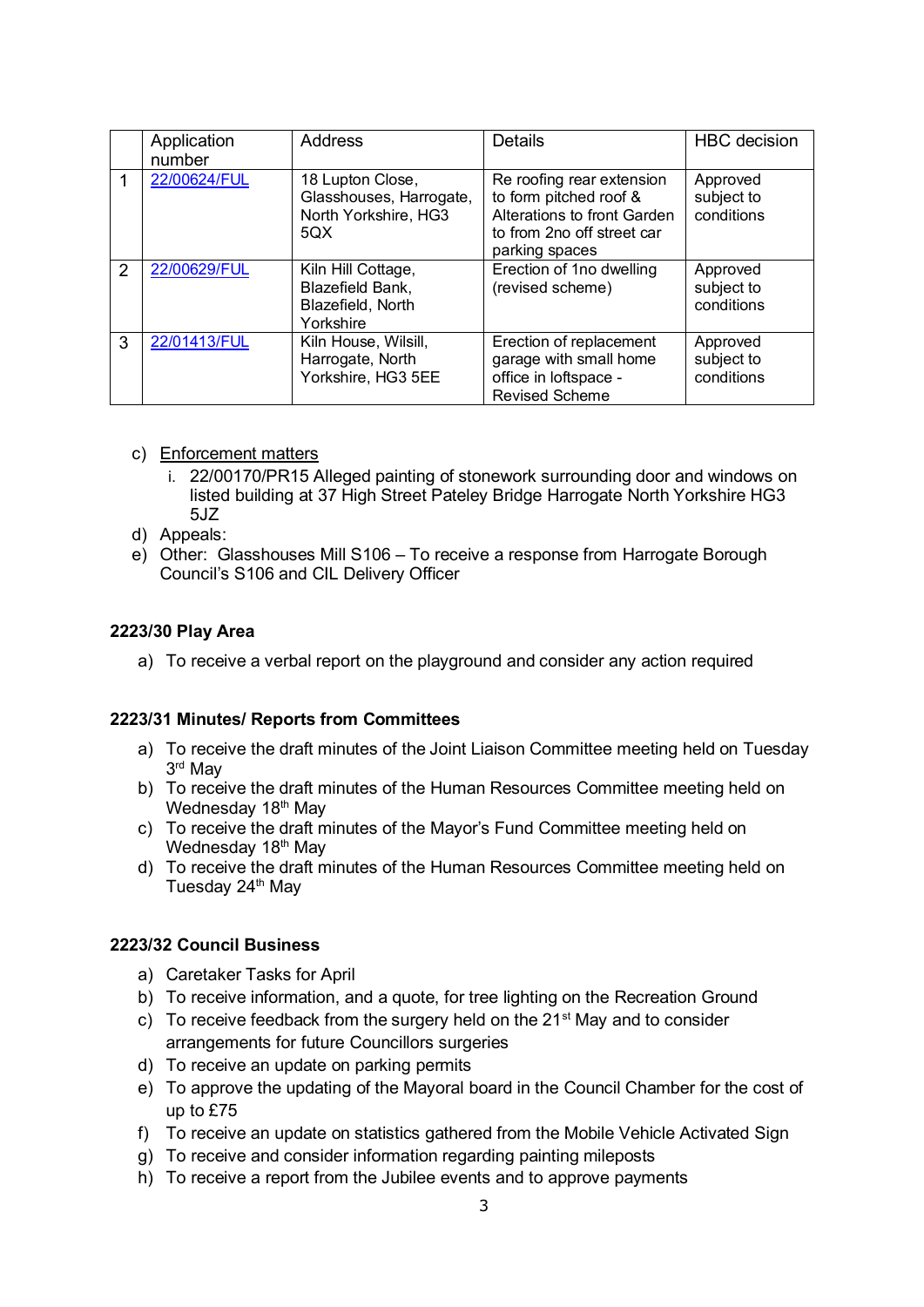- i) To discuss the Raikes Foundation and the Lupton Foundation and consider how the Council can support these charitable bodies.
- j) To consider quotes for rendering to the bus shelter

### **2223/33 Correspondence**

a) To receive correspondence from Harrogate Borough Council regarding the litter bin review and the proposed changes within Glasshouses and Wilsill, and to consider any response the Council wishes to make.

# **2223/34 Annual Governance and Accountability Return**

- a) To receive the Internal Auditors report
- b) To note that the effectiveness of internal control was reviewed in February 2022
- c) To consider and sign the Annual Governance Statement
- d) To consider, approve and sign the Statement of Accounts
- e) To note the period for the exercise of public rights

# **2223/35 Financial Matters**

# **a) Accounts for Payment**

- **i.** Yorkshire Lighting and Electrical Services: Amendments to power supply for lights on Southlands: £585.85 (including VAT of £97.64)
- **ii.** YLCA: C Thompson attendance at Electric Vehicle charging infrastructure training: £25.00
- **iii.** Community Publications: Spring newsletter: £240.00 (including £40 VAT)
- **iv.** J. Benson: Caretaking Dec 21-May 2022: £1555.75 (including VAT of £311.15)
- **v.** Harrogate Borough Council: Parking permits: £5568.00
- **vi.** Clerks expenses: Paper, ink and Jubilee items: £92.27 (including VAT of £12.07)
- **vii.** Clerk's salary payable 30<sup>th</sup> June 2022: Gross pay £1409.40, Net pay £1198.72
- **viii.** Clerk's payroll expenses payable 30<sup>th</sup> June: Working from home allowance £26.00 and contribution to internet £4.17 = £30.17
- **ix.** Payment to HMRC (June) Including Employee NIC and Employer NIC £252.33
- **x.** Nest Pension payments (June 2022 Employers contributions £56.38, Employees contributions £42.29): £98.67

# **b) Receipts**

- **i.** 29/04/22: HBC: Precept 1<sup>st</sup> instalment: £16,018
- **ii.** 29/04/22: Parking Permits: £48.00
- **iii.** 03/05/22: Garage rental: £35
- **iv.** 05/05/22: Parking Permits: £12.00
- **v.** 05/05/22: N Power, wayleaves: £31.85
- **vi.** 05/05/22: Parking Permits: £648.00
- **vii.** 17/05/22: Parking Permits (transfer from Nidd Plus): £1008.00